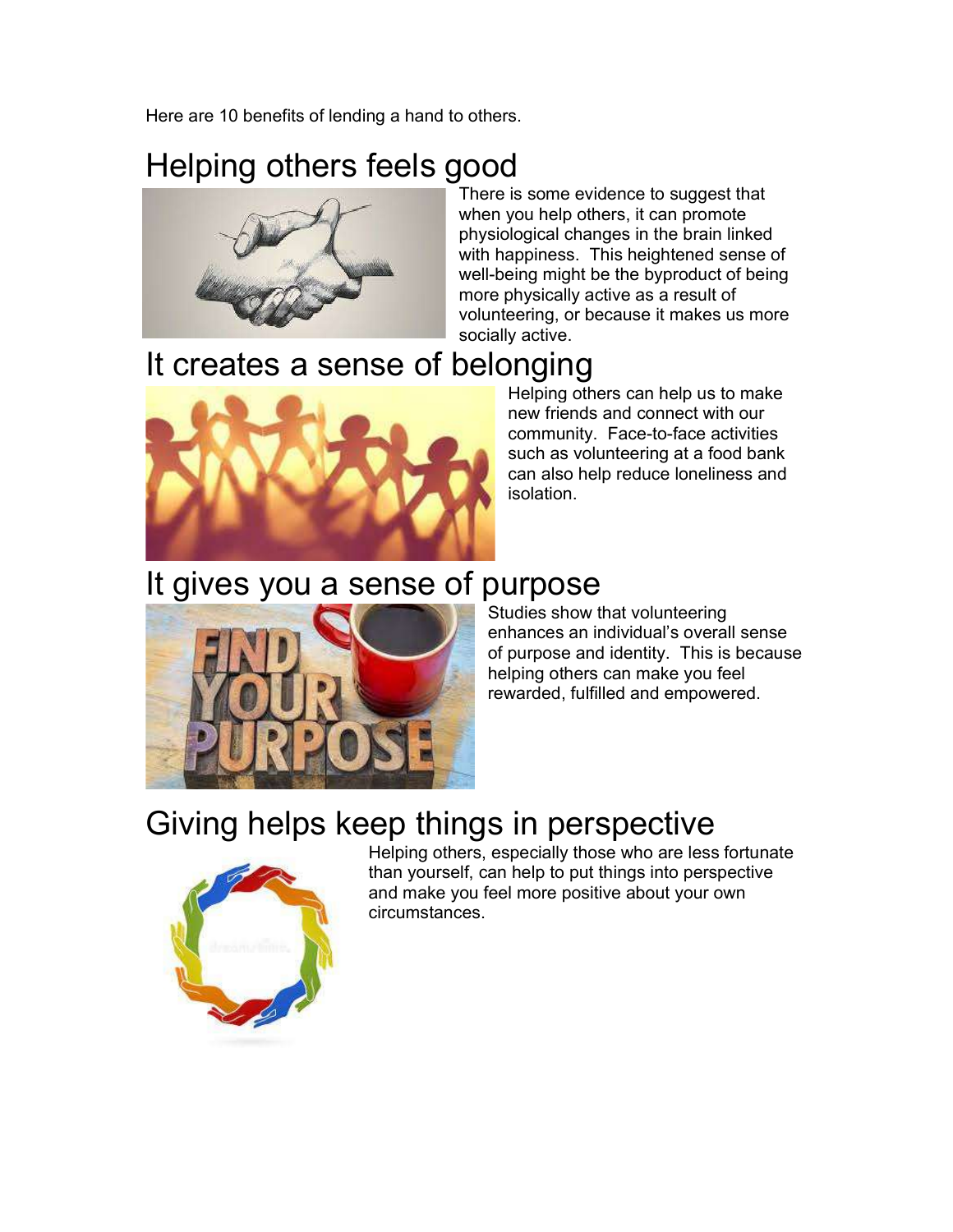## It's contagious



One study found that people are more likely to perform feats of generosity after observing another do the same. This effect can ripple throughout the community, inspiring dozens of individuals to make a difference.

## Helping others can help you



Regular volunteering can improve your ability to manage stress and stave off disease as well as increasing your sense of life satisfaction. This might be because volunteering alleviates loneliness and enhances our social lives.

### It will give you a sense of renewal

Wellbeing



Helping others can teach you to help yourself. If you've been through a tough experience or just have a case of the blues, the "activism cure" is a great way get back to feeling like yourself.

# You'll boost your self-esteem



People who volunteer have been found to have higher self-esteem and overall wellbeing. The benefits of volunteering also depend on your consistency. So, the more regularly you volunteer, the more confidence you'll gain.